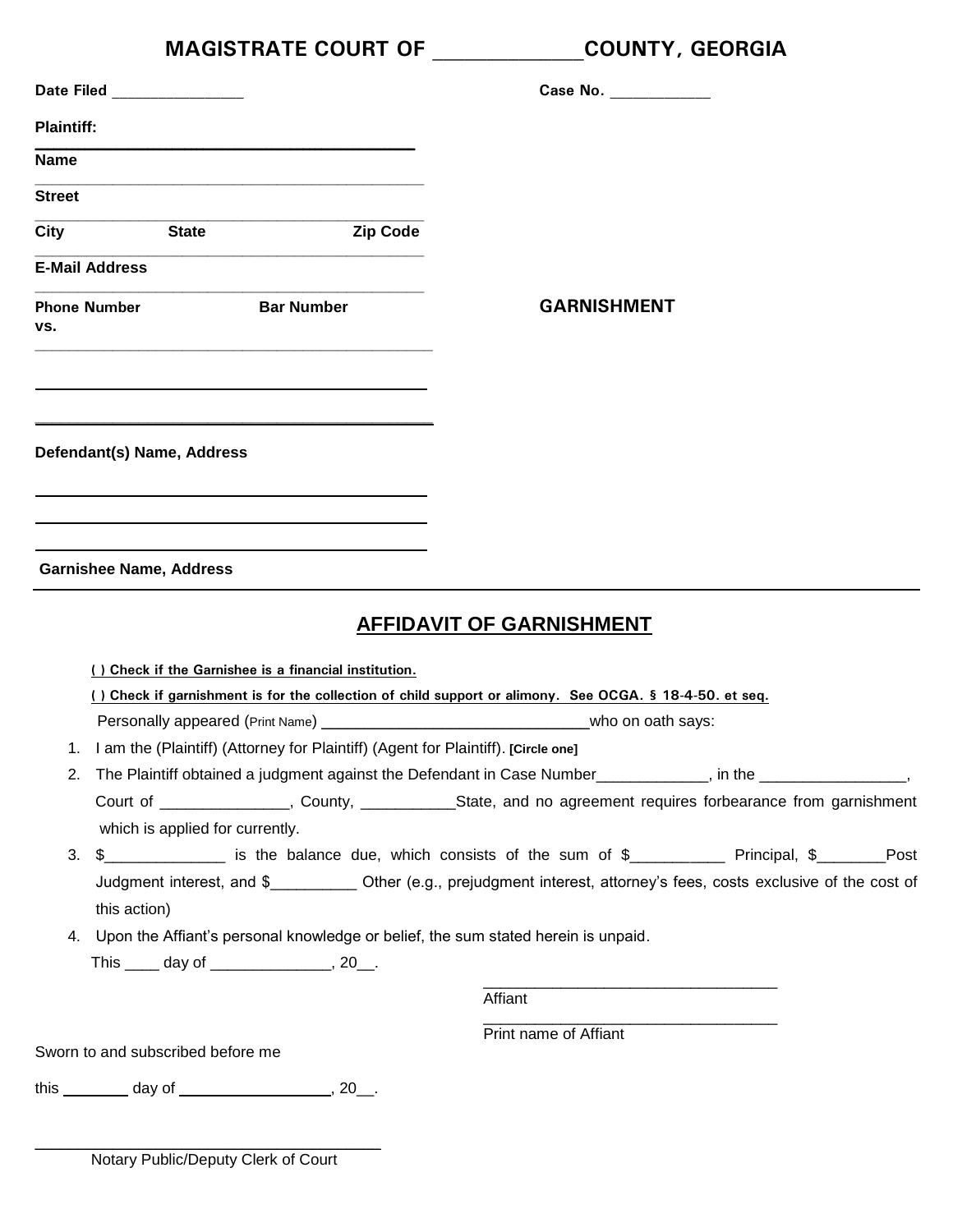|                                |                                                                                                                                                                                                                               | MAGISTRATE COURT OF ____________ |                             | <b>COUNTY, GEORGIA</b>                |
|--------------------------------|-------------------------------------------------------------------------------------------------------------------------------------------------------------------------------------------------------------------------------|----------------------------------|-----------------------------|---------------------------------------|
| Date Filed __________________  |                                                                                                                                                                                                                               |                                  | Case No: __________________ |                                       |
| <b>Plaintiff:</b>              |                                                                                                                                                                                                                               |                                  |                             |                                       |
| <b>Name</b>                    |                                                                                                                                                                                                                               |                                  | <b>GARNISHMENT</b>          |                                       |
| <b>Street</b>                  |                                                                                                                                                                                                                               |                                  |                             |                                       |
| <b>City</b>                    | <b>State</b>                                                                                                                                                                                                                  | <b>Zip Code</b>                  |                             |                                       |
| <b>E-Mail Address</b>          |                                                                                                                                                                                                                               |                                  |                             |                                       |
| <b>Phone Number</b>            |                                                                                                                                                                                                                               | <b>Bar Number</b>                |                             | <b>Garnishment Court information:</b> |
| VS.                            | and the control of the control of the control of the control of the control of the control of the control of the                                                                                                              |                                  | <b>Street Address</b>       |                                       |
|                                | the control of the control of the control of the control of the control of the control of the control of the control of the control of the control of the control of the control of the control of the control of the control |                                  |                             |                                       |
| Defendant(s) Name, Address     |                                                                                                                                                                                                                               |                                  | City,                       | <b>Zip Code</b>                       |
|                                |                                                                                                                                                                                                                               |                                  | <b>Phone Number</b>         |                                       |
|                                | <u> 1989 - John Stein, september 1989 - John Stein, september 1989 - John Stein, september 1989 - John Stein, sep</u>                                                                                                         |                                  |                             |                                       |
| <b>Garnishee Name, Address</b> |                                                                                                                                                                                                                               |                                  |                             |                                       |

### **SUMMONS OF GARNISHMENT ON A FINANCIAL INSTITUTION**

**DO NOT USE THIS FORM IF THIS IS A CONTINUING GARNISHMENT** (SEE O.C.G.A. §§ 18-4-72 and 18-4-78) **OR CONTINUING GARNISHMENT FOR CHILD SUPPORT OR ALIMONY** (SEE O.C.G.A. §§ 18-4-73 and 18-4-80).

- **Check this box if other allegations are made against a nonjudgment Defendant pursuant to O.C.G.A. 18-4-23.**
- **Check this box if this is a garnishment for child support or alimony.**

#### **TO THE ABOVE-NAMED GARNISHEE:**

| Total amount claimed due by the Plaintiff \$ |
|----------------------------------------------|
| Plus court costs due on this summons \$      |
|                                              |

| <b>COURT OF JUDGMENT</b> |  |
|--------------------------|--|
| <b>JUDGMENT CASE NO.</b> |  |
|                          |  |

**YOU ARE HEREBY COMMANDED** to immediately hold all money, including wages, and other property, except what is known to be exempt, including property in safe-deposit boxes or similar property that you hold, belonging to the Defendant named above beginning on the day of service of this summons and including the next five days. You are **FURTHER COMMANDED** to file your answer, in writing, not sooner than five days and not later than 15 days after the date you were served with this summons, with the Clerk of this Court and serve a copy of your answer upon the Plaintiff or Plaintiff's Attorney named above and the Defendant named above, or the Defendant's Attorney, if known, at the time of making such answer. Your answer shall state what money, including wages, or other property, except what is known to be exempt, belonging to the Defendant you hold beginning on the day of service of this summons and including the next five days. Money, including wages, or other property admitted in an answer to be subject to garnishment must be paid or delivered to the Court concurrently with your answer.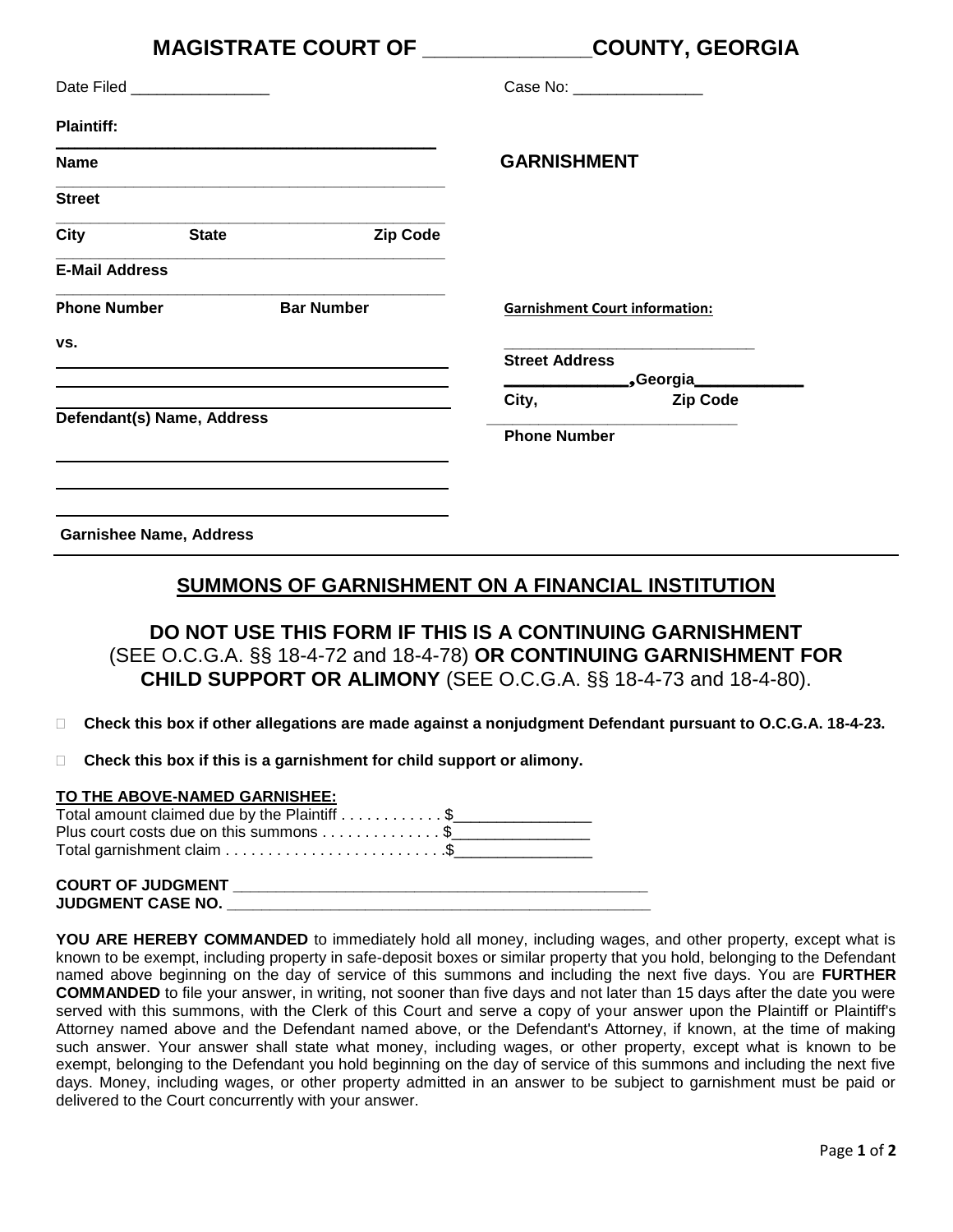If, in answering this summons, you state that the property of the Defendant includes property in a safe-deposit box or similar property, you shall answer to the Court issuing this summons as to the existence of such safe-deposit box or similar property and shall restrict access to any contents of such safe-deposit box or similar property until further order of such Court regarding the disposition of such contents or 120 days from the date of filing your answer to this summons unless such time has been extended by the Court, whichever is sooner.

Should you fail to file a Garnishee Answer as required by this summons, a judgment by default will be rendered against you for the amount remaining due on the judgment as shown in the Plaintiff's Affidavit of Garnishment.

**WITNESS**, the Honorable **WITNESS**, the Honorable **Example 20**, Judge of said Court.

This \_\_\_\_ day of \_\_\_\_\_\_\_\_\_\_\_\_\_\_\_\_\_\_\_\_\_\_\_\_\_\_\_\_\_\_\_\_, 20\_\_\_\_\_\_.

\_\_\_\_\_\_\_\_\_\_\_\_\_\_\_\_\_\_\_\_\_\_\_\_, Clerk of Court

By: \_\_\_\_\_\_\_\_\_\_\_\_\_\_\_\_\_\_\_\_\_\_\_\_\_\_\_\_\_\_\_\_\_

Deputy Clerk, \_\_\_\_\_\_\_\_\_\_\_\_\_\_\_\_\_\_\_\_ Court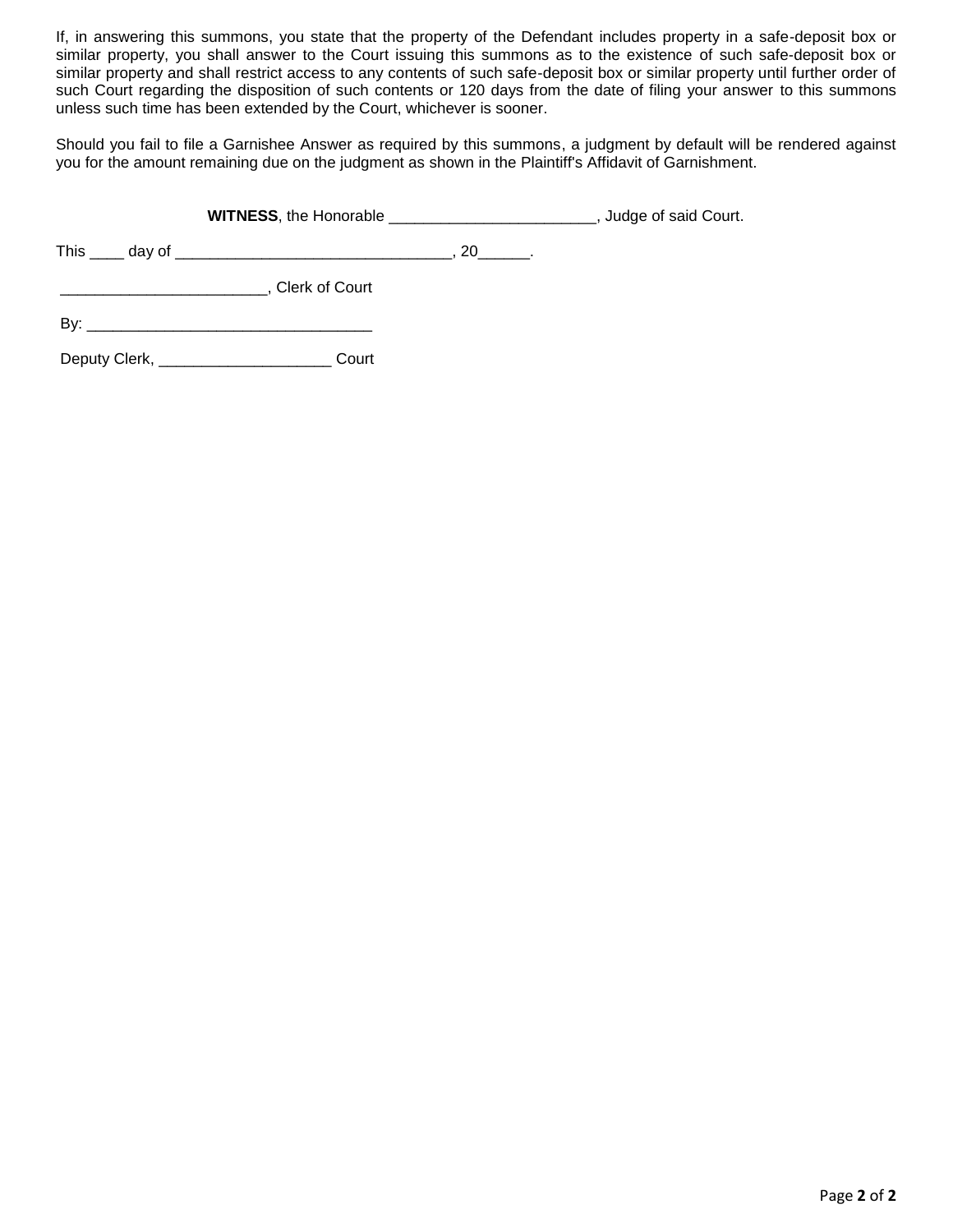| MAGISTRATE COURT OF ___________                                                                                                                                                                                                                                                                                                 | <b>COUNTY, GEORGIA</b>   |
|---------------------------------------------------------------------------------------------------------------------------------------------------------------------------------------------------------------------------------------------------------------------------------------------------------------------------------|--------------------------|
| Date Filed ________________                                                                                                                                                                                                                                                                                                     | Case No: _______________ |
|                                                                                                                                                                                                                                                                                                                                 | <b>GARNISHMENT</b>       |
| <b>Plaintiff(s) Name, Address</b><br>VS.<br><u> 1989 - Andrea Barbara, Amerikaansk politiker (d. 1989)</u>                                                                                                                                                                                                                      |                          |
| Defendant(s) Name, Address<br><u> 1989 - Jan James James Barnett, fransk politik (d. 1989)</u>                                                                                                                                                                                                                                  |                          |
| <u> 1989 - Johann Stein, mars an de Britannich (b. 1989)</u><br>the control of the control of the control of the control of the control of the control of the control of the control of the control of the control of the control of the control of the control of the control of the control<br><b>Garnishee Name, Address</b> |                          |
| ATTACHMENT FOR SUMMONS OF GARNISHMENT ON A FINANCIAL INSTITUTION                                                                                                                                                                                                                                                                |                          |
| Other known names of the Defendant:                                                                                                                                                                                                                                                                                             |                          |
| Current and past addresses of the Defendant:                                                                                                                                                                                                                                                                                    |                          |
| Social security number or federal tax identification number of the Defendant:                                                                                                                                                                                                                                                   |                          |
| Account or identification numbers of accounts of the Defendant used by the Garnishee:                                                                                                                                                                                                                                           |                          |
| Other allegations pursuant to O.C.G.A. 18-4-23                                                                                                                                                                                                                                                                                  |                          |
| THIS PLEADING SHALL NOT BE FILED WITH THE COURT                                                                                                                                                                                                                                                                                 |                          |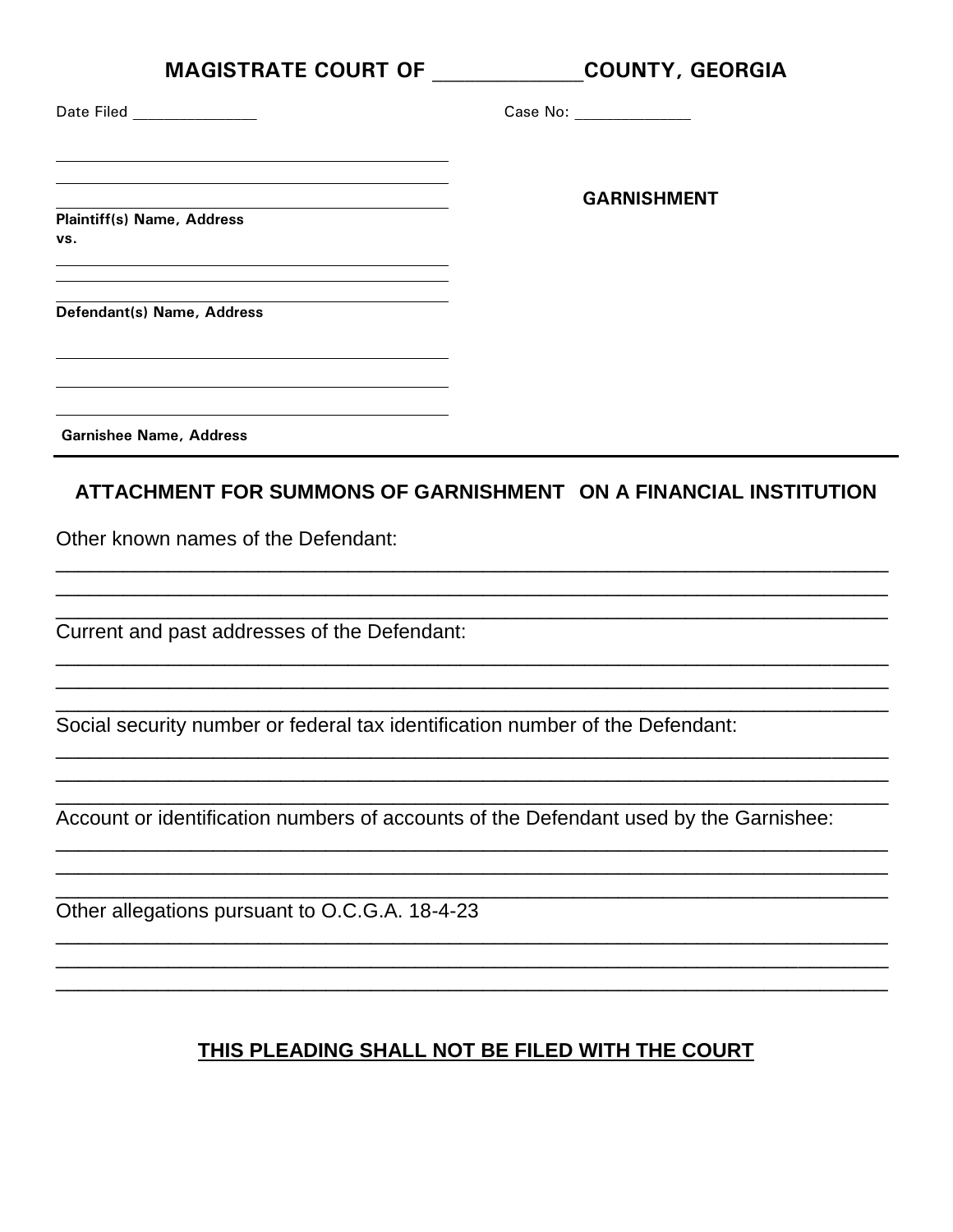# **MAGISTRATE COURT OF \_\_\_\_\_\_\_\_\_\_\_\_\_\_COUNTY, GEORGIA**

**\_\_\_\_\_\_\_\_\_\_\_\_\_\_\_\_\_\_\_\_\_\_\_\_\_\_\_\_\_\_\_\_\_\_\_\_\_\_\_\_\_\_\_\_\_\_\_\_\_\_**

**\_\_\_\_\_\_\_\_\_\_\_\_\_\_\_\_\_\_\_\_\_\_\_\_\_\_\_\_\_\_\_\_\_\_\_\_\_\_\_\_\_\_\_\_\_\_\_\_\_\_**

**\_\_\_\_\_\_\_\_\_\_\_\_\_\_\_\_\_\_\_\_\_\_\_\_\_\_\_\_\_\_\_\_\_\_\_\_\_\_\_\_\_\_\_\_\_\_\_\_\_\_**

Date Filed **Date** No. 2010

| Case No: |  |  |
|----------|--|--|
|----------|--|--|

**Plaintiff**

**Plaintiff's Contact Information**

**Name**

**Street Address**

**\_\_\_\_\_\_\_\_\_\_\_\_\_\_\_\_\_\_\_\_\_\_\_\_\_\_\_\_\_\_\_\_\_\_\_\_\_\_\_\_\_\_\_\_\_\_\_\_\_\_ City State Zip Code**

**\_\_\_\_\_\_\_\_\_\_\_\_\_\_\_\_\_\_\_\_\_\_\_\_\_\_\_\_\_\_\_\_\_\_\_\_\_\_\_\_\_\_\_\_\_\_\_\_\_\_ E-mail Address**

**\_\_\_\_\_\_\_\_\_\_\_\_\_\_\_\_\_\_\_\_\_\_\_\_\_\_\_\_\_\_\_\_\_\_\_\_\_\_\_\_\_\_\_\_\_\_\_\_\_\_ Phone Number**

**Bar number**

**vs GARNISHMENT**

**Defendant(s) Name, Address**

**Garnishee Name, Address**

### **NOTICE TO DEFENDANT OF RIGHT AGAINST GARNISHMENT OF MONEY, INCLUDING WAGES, AND OTHER PROPERTY**

You received this notice because money, including wages, and other property belonging to you have been garnished to pay a court judgment against you. HOWEVER, YOU MAY BE ABLE TO KEEP YOUR MONEY, INCLUDING WAGES, OR OTHER PROPERTY. **READ THIS NOTICE CAREFULLY.**

State and federal law protects some money, including wages, from garnishment even if it is in a bank. Some common exemptions are benefits from social security, supplemental security income, unemployment, workers' compensation, the Veterans' Administration, state pension, retirement funds, and disability income. This list of exemptions does not include all possible exemptions. A more detailed list of exemptions is available at the Clerk of Court's office located at \_\_\_\_\_\_\_\_\_\_ (Name of Court), (Name of Court), (City), Georgia (ZIP Code), and on the website for the Attorney General [\(www.law.ga.gov\)](http://www.law.ga.gov/).

Garnishment of your earnings from your employment is limited to the lesser of 25 percent of your disposable earnings for a week or the amount by which your disposable earnings for a week exceed \$217.00. More than 25 percent of your disposable earnings may be taken from your earnings for the payment of child support or alimony or if a Chapter 13 bankruptcy allows a higher amount.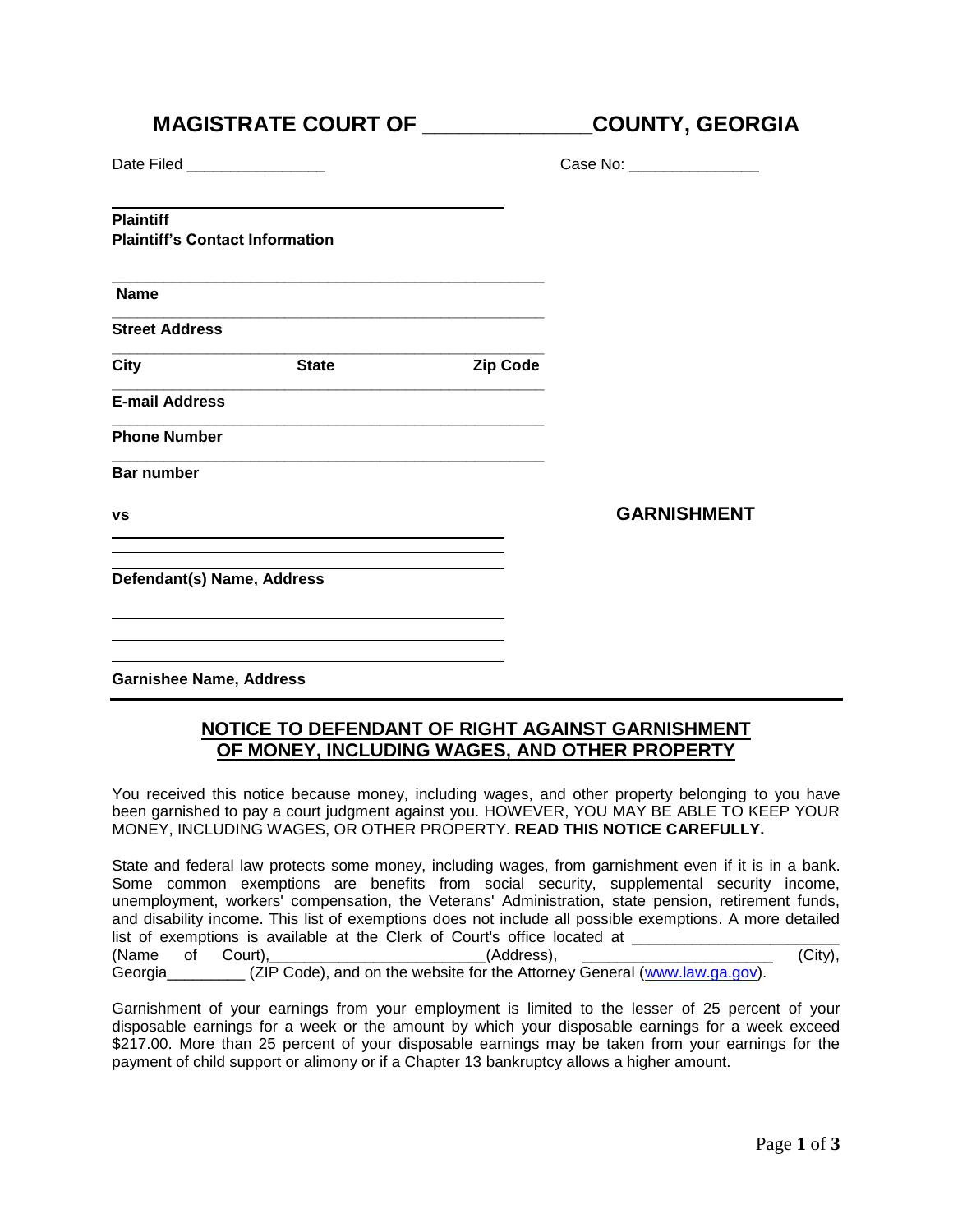#### **TO PROTECT YOUR MONEY, INCLUDING WAGES, AND OTHER PROPERTY FROM BEING GARNISHED, YOU MUST:**

1. Complete the Defendant's Claim Form as set forth below; and

2. File this completed claim form with the Clerk of Court's office located at \_\_\_\_\_\_\_\_\_\_\_\_\_\_\_\_\_\_\_\_\_\_\_\_\_\_\_\_\_\_\_\_<br>(Address). (Address). (Address). (Address). (Name of Court), \_\_\_\_\_\_\_\_\_\_\_\_\_\_\_\_\_\_\_\_\_\_\_ (Address), \_\_\_\_\_\_\_\_\_\_\_\_\_\_\_\_\_\_\_\_\_\_\_\_\_\_\_\_

\_\_\_\_\_\_\_\_\_ (ZIP Code). FILE YOUR COMPLETED CLAIM FORM AS SOON AS POSSIBLE. You may lose your right to claim an exemption if you do not file your claim form within 20 days after the Garnishee's Answer is filed or if you do not mail or deliver a copy of your completed claim form to the Plaintiff and the Garnishee at the addresses listed on this notice.

The Court will schedule a hearing within ten days from when it receives your claim form. The Court will mail you the time and date of the hearing at the address that you provide on your claim form. You may go to the hearing with or without an attorney. You will need to give the Court documents or other proof that your money is exempt.

The Clerk of Court cannot give you legal advice. IF YOU NEED LEGAL ASSISTANCE, YOU SHOULD SEE AN ATTORNEY. If you cannot afford a private attorney, legal services may be available.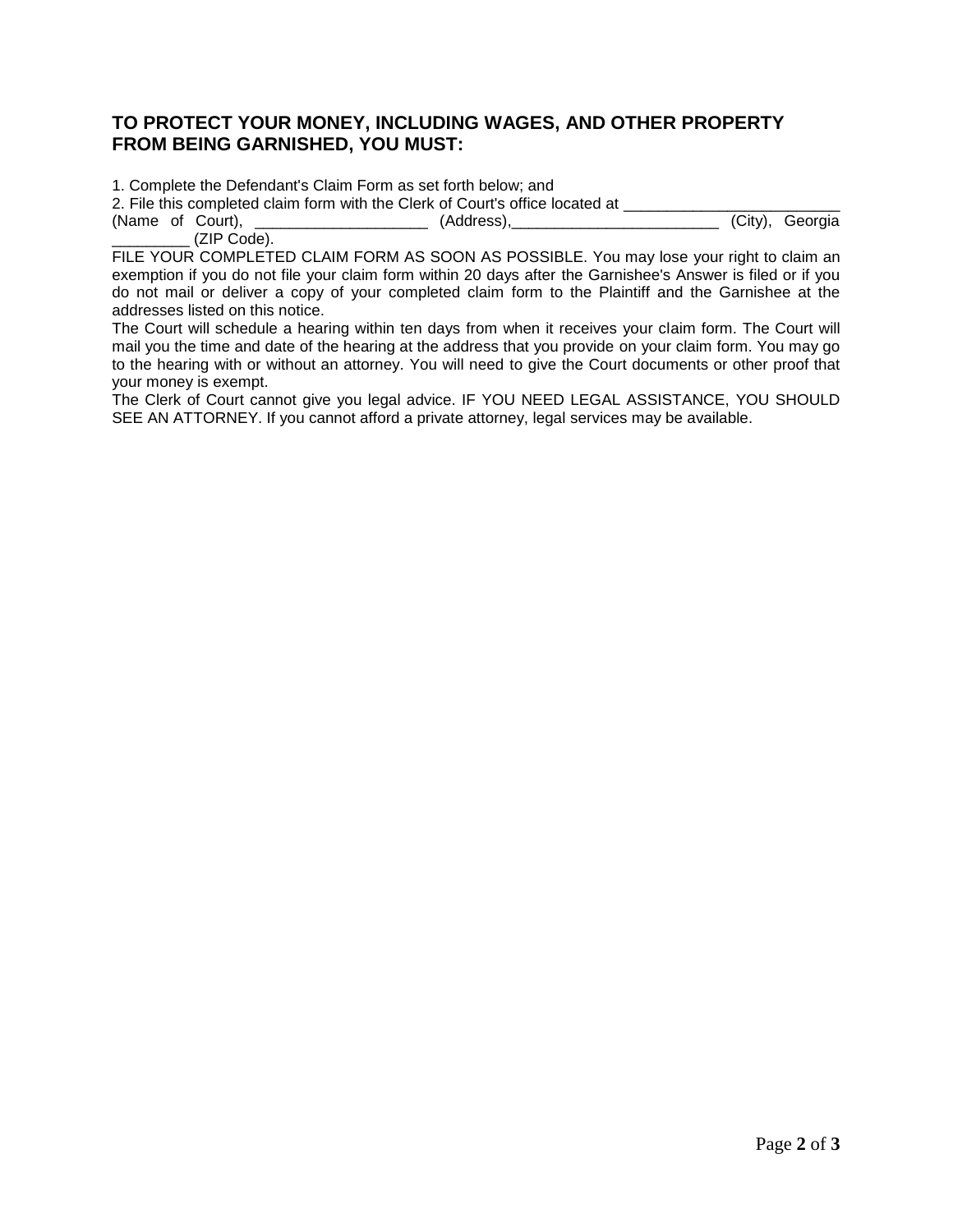### **DEFENDANT'S CLAIM FORM Case No.\_\_\_\_\_\_\_\_\_\_\_\_\_\_\_\_**

\_\_\_\_\_\_\_\_\_\_\_\_\_\_\_\_\_\_\_\_\_\_\_\_\_\_\_\_\_\_\_\_\_\_\_\_\_\_\_\_\_\_\_\_\_\_\_\_\_\_\_\_\_\_\_\_\_\_\_\_\_\_\_\_\_\_\_\_\_\_\_\_\_\_\_\_\_\_\_\_\_\_\_\_ \_\_\_\_\_\_\_\_\_\_\_\_\_\_\_\_\_\_\_\_\_\_\_\_\_\_\_\_\_\_\_\_\_\_\_\_\_\_\_\_\_\_\_\_\_\_\_\_\_\_\_\_\_\_\_\_\_\_\_\_\_\_\_\_\_\_\_\_\_\_\_\_\_\_\_\_\_\_\_\_\_\_\_\_

# **I CLAIM EXEMPTION from garnishment. Some of my money or property held by**

**the garnishee is exempt because it is: (check all that apply)**

( ) 1. Social security benefits.

( ) 2. Supplemental security income benefits.

( ) 3. Unemployment benefits.

( ) 4. Workers' compensation.

- ( ) 5. Veterans' benefits.
- ( ) 6. State pension benefits.
- ( ) 7. Disability income benefits.

( ) 8. Money that belongs to a joint account holder.

( ) 9. Child support or alimony.

( ) 10. Exempt wages, retirement, or pension benefits.

( ) 11. Other exemptions as provided by law.

Explain:

I further state: (check all that apply)

( ) 1. The Plaintiff does not have a judgment against me.

( ) 2. The amount shown due on the Plaintiff's Affidavit of Garnishment is incorrect.

( ) 3. The Plaintiff's Affidavit of Garnishment is untrue or legally insufficient.

Send the notice of the hearing on my claim to me at:

Address:\_\_\_\_\_\_\_\_\_\_\_\_\_\_\_\_\_\_\_\_\_\_\_\_\_\_\_\_\_\_\_\_\_\_\_\_\_\_\_\_\_\_\_\_\_\_\_\_\_\_\_\_\_\_\_\_\_\_\_\_\_\_\_\_\_\_\_\_\_\_\_\_\_\_\_\_\_

Phone Number:\_\_\_\_\_\_\_\_\_\_\_\_\_\_\_\_\_\_\_\_\_\_\_\_\_\_\_\_\_\_\_\_\_\_\_\_\_\_\_\_\_\_\_\_\_\_\_\_\_\_\_\_\_\_\_\_\_\_\_\_\_\_\_\_\_\_\_\_\_\_\_

E-mail Address: **E-mail Address**:

The statements made in this claim form are true to the best of my knowledge and belief.

Defendant's signature Date

\_\_\_\_\_\_\_\_\_\_\_\_\_\_\_\_\_\_\_\_\_\_\_\_\_\_\_\_\_\_ Print name of Defendant

### **CERTIFICATE OF SERVICE**

This is to certify that I have this day served the Plaintiff or Plaintiff's Attorney and the Garnishee in the foregoing matter with a copy of this pleading by depositing it in the United States Mail in a properly addressed envelope with adequate postage thereon.

This \_\_\_\_\_\_\_\_ day of \_\_\_\_\_\_\_\_\_\_\_\_\_\_\_\_\_\_, 20\_\_\_.

Defendant or Defendant's Attorney

\_\_\_\_\_\_\_\_\_\_\_\_\_\_\_\_\_\_\_\_\_\_\_\_\_\_\_\_\_\_\_\_\_\_\_\_\_\_\_

 $\sim$  .20